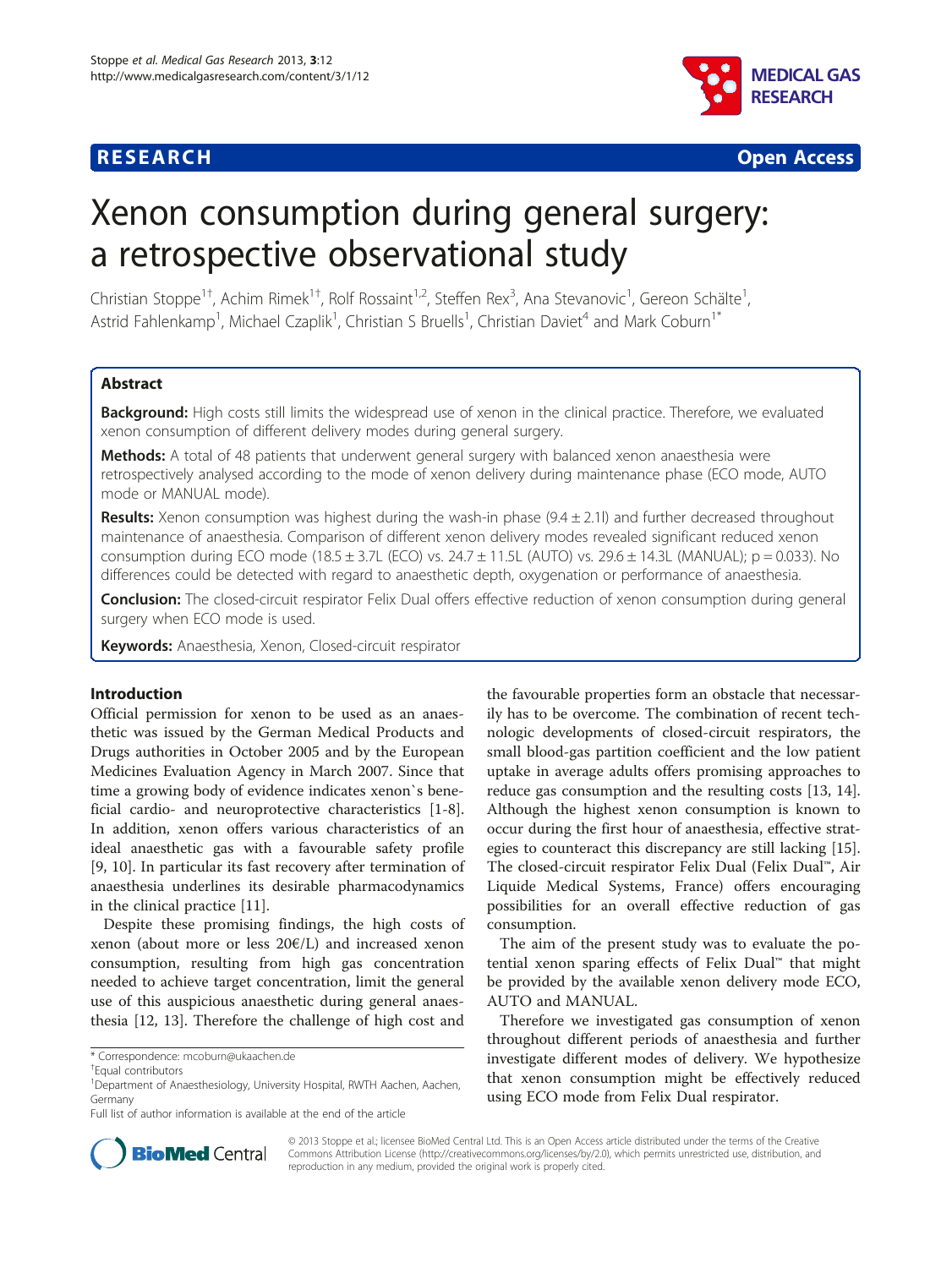## **Methods**

#### Patients and study design

The present study was part of a large prospective, randomized clinical trial carried out at the University Hospital of the RWTH Aachen between 2008 and 2011. After obtainment of written informed consent, patients enrolled in the trial were initially randomly assigned to one of the two study arms (xenon vs. sevoflurane) and blinded to receiving either sevoflurane or xenon. Data on xenon consumption and administration were recorded automatically in 50 patients. We retrospectively analysed the recorded data from those patients who were consecutively enrolled and randomized to receive xenon anaesthesia.

The study was registered at the EMA (EudraCT number: 2008-004132-20) and at ClinicalTrials.gov (NCT number: 00793663). The local institutional ethics committee and the German federal drug administration (BfArM) approved the study. Ethical approval for this study (EK 110/08) was provided by the Ethical Committee of RWTH Aachen University, Aachen, Germany (Chairperson Prof. G. Schmalzing) on 18. September 2008.

All screened patients were eligible, if they were classified for ASA I-II physical status category and who were undergoing gynaecologic or urologic abdominal surgery. Baseline characteristics (age, sex, height, weight and calculated BMI) were documented separately.

Exclusion criteria were severe cardiac dysfunction (e.g. recent myocardial infarction, heart failure, acute coronary syndrome within the last 24 hours prior to surgery), asthma, acute or chronic obstructive pulmonary dysfunction (COPD), acute or chronic liver or renal failure (creatinine  $> 1.5$  mg/dl), history of hypersensitivity, suspicion of malignant hyperthermia and known or supposed pregnancy.

### Respirator

Felix Dual is a xenon-capable ventilator. It offers all state-of-art ventilation modes for anaesthesia (volume controlled, pressure controlled and pressure support modes), safe operation at minimal fresh gas flow (0,5 l/ min), an integrated sidestream gas monitoring systems for measurements of inspiratory and expiratory gases anaesthetics. Although the circuit was initially controlled at not lower than 0,5 L/min, it is capable to ventilate in closed-circuit and drive intermittently the electronic mixer at very low and precise flow. Furthermore the ventilator allows a flexible inspiratory and expiratory flow measurement and determination of the xenon concentration in the breathing gas.

Felix Dual is designed with two automated xenon administration modes, the ECO and AUTO mode, which are specifically designed to allow conducting of xenon anaesthesia under affordable and safe conditions.

#### Induction and maintenance anaesthesia

After admission to the operation theatre standard monitoring of cardiovascular and respiratory function was established (ECG, peripheral Saturation  $SPO<sub>2</sub>$ , noninvasive blood pressure (DatexOhmeda AS/3 monitor, GE Healthcare, Helsinki, Finland).

All patients received standardized anaesthesia according to our study protocol. Induction of anaesthesia was performed using propofol  $(2.0 \text{ mg} \cdot \text{kg}^{-1})$  and remifentanyl infusion (0.5 μg kg<sup>-1</sup>·min<sup>-1</sup>) over a period of 60 seconds, followed by a reduction to 0.15  $\mu$ g · kg<sup>-1</sup> · min<sup>-1</sup> if appropriate. Muscle relaxation was obtained with rocuronium bromide (0.6 mg $\cdot$  kg<sup>-1</sup> bolus for intubation, 0.1 to 0.15 mg $\cdot$ kg<sup>-1</sup> repetitive boli as needed for anaesthesia and surgery). After tracheal intubation the maintenance of general anaesthesia followed by remifentanil (0.15  $\mu$ g · kg<sup>-1</sup> · min<sup>-1</sup>) and (target concentration of 53–62 vol% expiratory xenon). Intraoperative treatment was standardized according to our clinical routine and recorded subsequently (anaesthesia time, opiate, propofol, rocuronium bromideand gas consumption) [\[16](#page-9-0)]. Adjustment of anaesthetic depth was performed by adapting end-expiratory xenon concentration depending on significant physiological changes (e.g. difference (>20%) of the baseline arterial pressure or heart rate, increase of inspiratory pressure or expiratory  $CO<sub>2</sub>$  or major change of end-tidal anaesthetic-agent concentration, intermittent spontaneous breathing and/or intolerance of mechanical ventilation, coughing, abdominal pressing, sweating and eye tearing). Additionally bispectral index (BIS VISTA™ monitor, software 2.00, Aspect Medical Systems – Covidien // BIS Model A 2000®, Software Version 2.21, Aspect Medical Systems, Boston, MA, USA) was used for the assessment of adequate anaesthetic depth (recommended reference range for general anaesthesia ranged from 40 to 60.). The monitoring was maintained from arriving in the operation theatre until full recovery after stop of anaesthesia.

At the end of surgery (after spontaneous recovery of neuromuscular block), patients were allowed to breathe 100% oxygen and transferred to the Post Anaesthesia Care Unit after tracheal extubation. Two and 12 hours postoperatively the occurrence of intraoperative awareness was assessed by an independent physician using the Brice questionnaire [\[17\]](#page-9-0).

## Xenon administration and ventilation modes

The Felix Dual respirator (version mid-2007) allows measuring the xenon concentration by a hot wire sensor in series with the conventional side stream gas monitoring and is compatible with xenon or other inhalation anaesthetics administration.

When applying xenon anaesthesia, the first phase was similar to any other general anaesthesia with a classical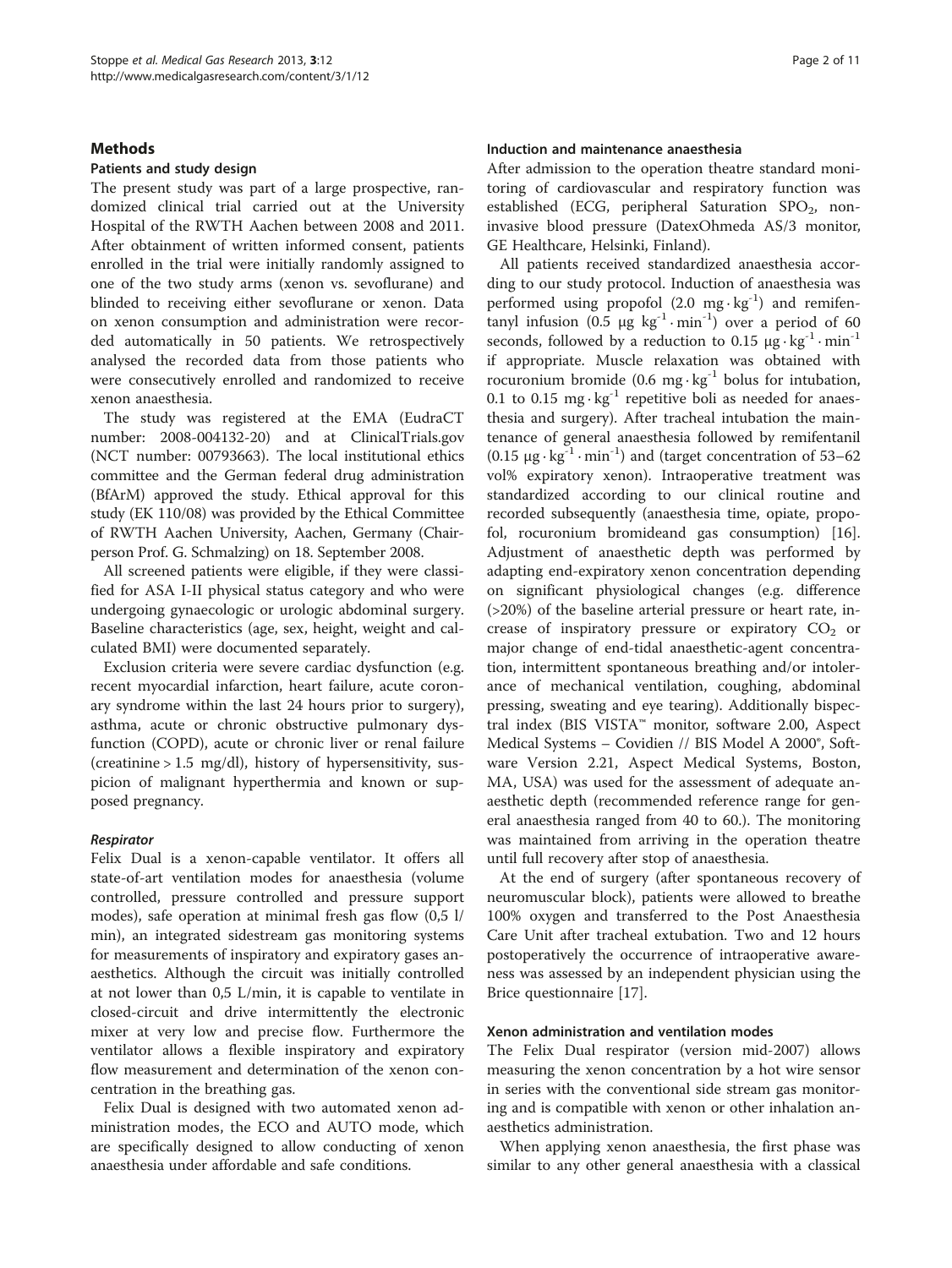pre-oxygenation followed by the induction phase with an intravenous agent. After loss of consciousness and intubation of the trachea the denitrogenation started (ventilating with 100%  $O_2$  with 6 to 12 L/min). The purpose of the denitrogenation was to support exhalation of nitrogen. Denitrogenation was considered as terminated when the expiratory  $O_2$  concentration reaches 91%-92%. At that time, the Felix Dual could be switched to either automated ECO or AUTO mode. In the ECO mode, during wash-in phase, xenon flow was initially set to 0.5 L/min. While the inspiratory  $O_2$  concentration progressively decreased the expiratory xenon concentration simultaneously increased until target concentrations were reached. During maintenance phase, xenon injections were automatically performed to maintain regular ventilation with expiratory xenon concentration not lower than 11% below target xenon concentration. In this mode, we expected xenon injections to occur periodically each 10 to 20 minutes depending on  $O_2$  and Xenon patient uptake or when expiratory concentrations have significantly decreased (Figure 1).

In the AUTO mode, during wash-in phase, the respirator aimed to reach quickly the target concentration. The xenon injection was automatically set at a much higher flow (about 2 L/min) resulting in excess xenon consumption. At the end of wash-in phase, the respirator automatically closed the circuit and started to

regulate  $O_2$  and/or xenon by short-pulsed injections in order to maintain the inspiratory  $O_2$ -concentration to its programmed target. During maintenance phase, Felix Dual alternated short pulsed-injections of  $O<sub>2</sub>$  and xenon in order to compensate  $O_2$  and xenon patient uptakes but also to continuously eliminate accumulating exhaled strange gases. The AUTO mode aims to maintain stable expiratory xenon concentration in the  $\pm 5\%$  tolerance range (Figure 1).

In addition to the ECO and AUTO mode xenon washin and maintenance were also conducted manually by selecting the MANUAL mode. Here, setting of fresh gas flow,  $O_2$  and xenon concentration were done individually. The MANUAL mode was as well available while conducting the AUTO and ECO mode to wash out accumulated strange gases and compensate significant decreases from target concentration (e.g. in case of long apnoea, long disconnection).

After termination of surgery the xenon application and anaesthesia was finished by activating pure  $O_2$  flow or  $O<sub>2</sub>/Air$  flow. Herein it was even possible to remain either in ECO, AUTO or MANUAL mode respectively. In case of ECO or AUTO mode during recovery, Felix Dual was automatically set at pure  $O_2$  fresh gas flow (4 L/ min). If the recovery phase was managed in MANUAL mode, the time needed for the patient to exhale most part of the accumulated xenon was controlled by setting



and the overall xenon usage. AUTO mode initially injects xenon at high flow (about 2 L/min) in order to reach fast the target concentration, while the ECO mode initially injects xenon at very low flow (about 0.5 L/min) to be economic. Accordingly during maintenance the AUTO mode repetitively injects xenon with frequent short pulses at low flow while the ECO mode only injects xenon each 10 to 20 minutes during maintenance.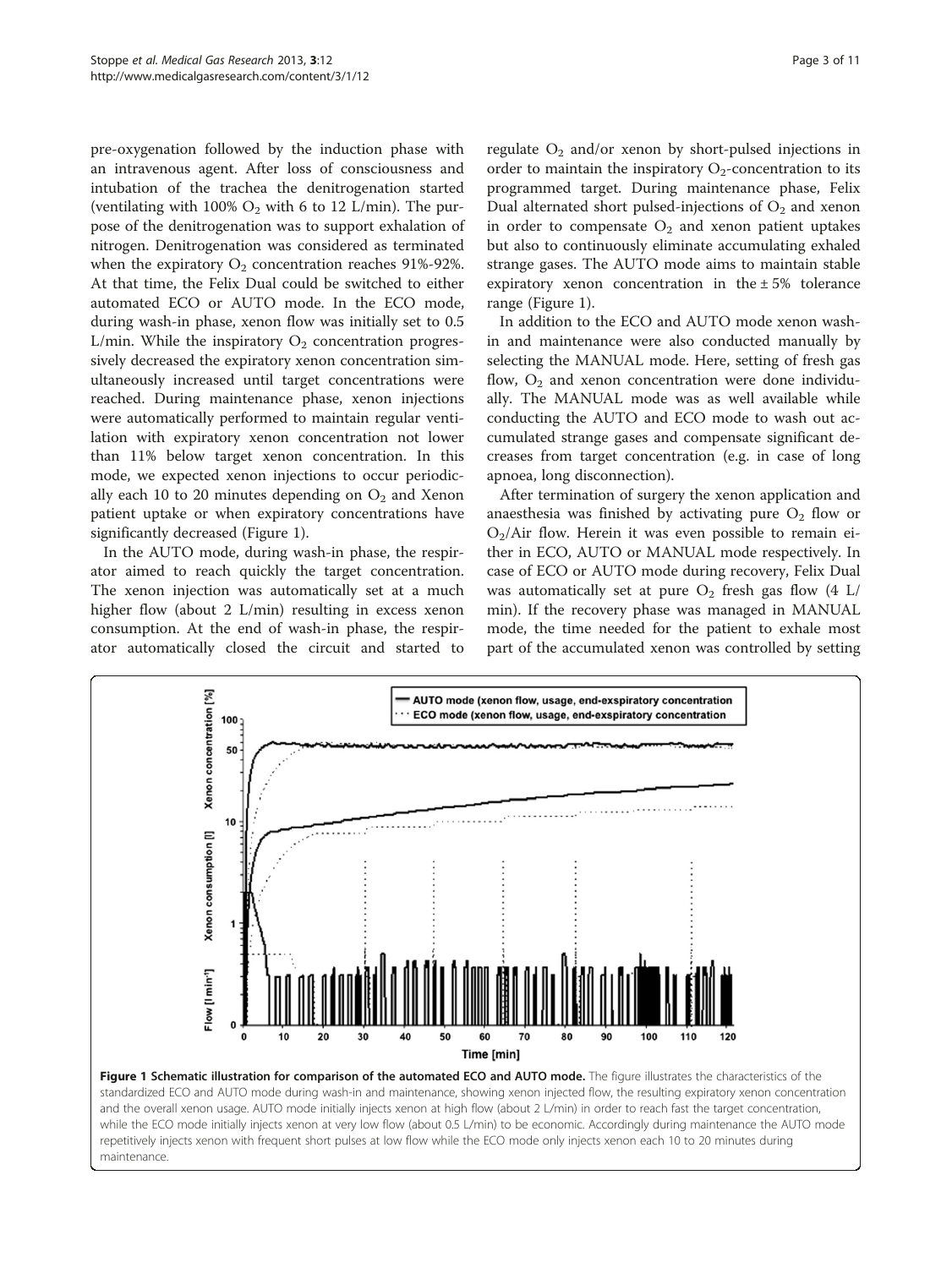the appropriate fresh gas flow (about 2–3 minutes with 8 to 12 L/min).

## Choice of Felix Dual Xenon administration modes for the study

Since the Felix Dual respirator was able to deliver xenon in different administration modes, for all of the enrolled patients in the xenon arm, the choice of the xenon administration mode was fully left on the discretion of physician in charge.

For the major data analysis, all patients who received xenon anaesthesia were retrospectively separated into 3 groups according to the delivery mode during maintenance: ECO group, AUTO group and MANUAL group. They were defined as follows:

- ECO group: All patients who received standardized xenon delivery by the means of ECO or AUTO mode during Wash-in and ECO mode during maintenance phase were included in this group.
- AUTO group: All patients who received standardized xenon delivery by the means of AUTO or ECO mode during Wash-in and AUTO mode during Maintenance phase were included in this group.
- MANUAL group: All patients who received not standardized anaesthetic delivery and/or of different delivery modes (i.e. combination of CONTINUOUS, ECO and/or AUTO modes) were subdivided in this group. Therefore this group represents a notautomated and widely inappropriate xenon administration.

## Statistical analysis

All data were statistically analysed using a commercially available software package (SPSS 19.0 (SPSS inc., Chicago, IL, USA).

All enrolled patients that were initially randomized to receive balanced xenon anaesthesia were retrospectively analysed according to the xenon delivery mode during maintenance (ECO, AUTO and MANUAL).

As primary endpoint we investigated the xenon consumption using the different automated AUTO and/or ECO mode of Felix Dual.

Secondary endpoints were the differences between AUTO, ECO and MANUAL groups with respect to xenon flow and gas consumption within wash-in and maintenance. Furthermore we calculated the learning period, which demonstrates the tendency of xenon consumption over a period of 2 years. The linear trend of the learning curve was calculated using a regression analysis and determination of correlation coefficient.

Given the explorative character of our pilot study, the significance level of the fixed-effects results was not

adjusted for multiple hypotheses (i.e., for all respiratory variables tested in this investigation).

All data were tested for normal distribution using the Shapiro-Wilk-W-test. Normally distributed results of single measurements were compared using appropriate one-way ANOVA.

Proportions were compared using the Chi-square test. In all cases, a level of  $p < 0.05$  was considered statistically significant.

## Results

## Patients

Data on gas consumption and xenon delivery were recorded in a total of 50 patients. Follow up and final analyses of data were performed in 48 patients. The reasons for the two drops out are due to failure of continuous recording of respiratory data (AUTO group) and intraoperative switch/extend scheduled operative procedure (ECO group) (Figure [2\)](#page-4-0).

Patients treated with ECO, AUTO or MANUAL mode did not differ regarding most relevant baseline characteristics including such as age, gender and body mass index (Table [1\)](#page-4-0). Likewise no difference could be detected with respect to neuraxial anaesthesia, type of surgery, remifentanil, propofol, rocuronium consumption, postoperative analgesia and awareness (Table [2\)](#page-5-0). For the duration of anaesthesia, the BIS values remained within the recommended reference range in all patients.

## Illustration of Full-ECO and Full-AUTO modes

Since the choice of delivery mode was left to the discretion of the performing anaesthesiologist, the applied delivery mode was not standardized. Patients were retrospectively separated into 3 groups according to their xenon delivery mode during maintenance. To identify the real difference between ECO and AUTO mode we compared two small patient groups that received either one of both delivery modes throughout wash-in and maintenance. The total xenon consumption was significantly reduced in the Full-ECO group in contrast to Full-AUTO group (Table [3](#page-5-0)). Accordingly, the xenon consumption per hour and mean end expiratory xenon concentration were significantly reduced in the Full-ECO group (Figure [3](#page-6-0)A-D).

In contrast to this idealized group classification  $(n = 8)$ , remaining patients  $(n = 40)$  showed different deliverymodes during wash-in and maintenance. Therefore we separated patients into 3 different groups according to the applied delivery mode during maintenance.

## Denitrogenation and wash-in of xenon

The mean duration of pre-oxygenation and denitrogenation (time between first expiratory  $CO<sub>2</sub>$  detection and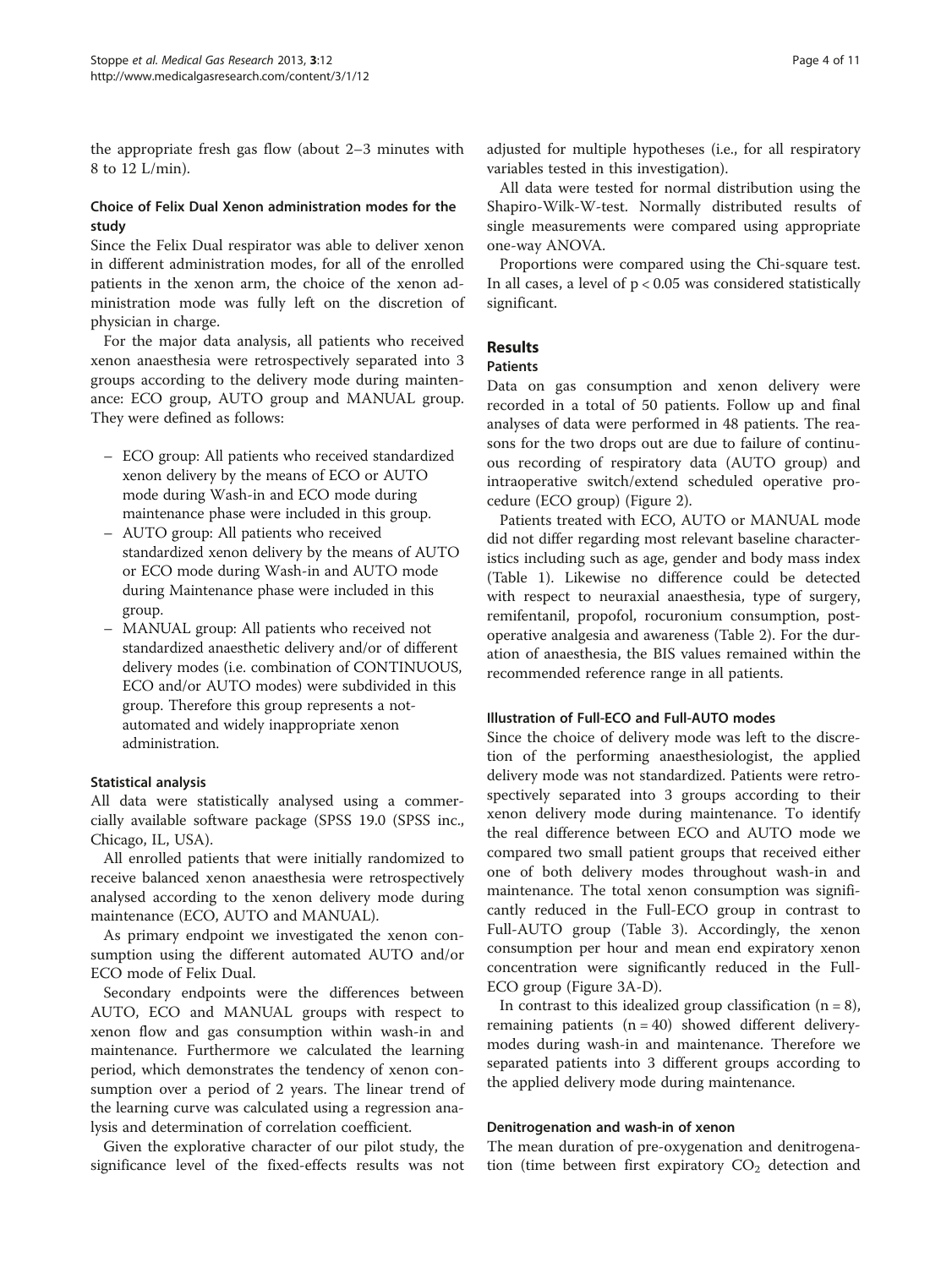<span id="page-4-0"></span>

start of xenon) in all patients is  $9.3 \pm 4.3$  minutes with no significant differences between the 3 groups.

The duration of wash-in was prolonged in the ECO group  $(13.7 \pm 2.8 \text{ min})$  and differed significantly from the other groups  $(p = 0.002)$ . In contrast the total xenon consumption during wash-in was comparable between ECO and AUTO group and significantly lower than in the MANUAL group (Table [3](#page-5-0)). Considering the mean xenon consumption throughout wash-in in all patients, the xenon usage was high when compared to the mean overall usage (39%), while it only represented 9% of the mean total duration of xenon application (Table [4](#page-7-0)).

The high xenon consumption becomes obvious when comparing the xenon usage in all patients during the 1st hour (that includes induction of anaesthesia) with the following 2nd and 3rd hour of xenon application (1st min:  $0.268 \pm 0.121$ L/hour vs. 2nd min:  $0.128 \pm 0.042$ L/hour;  $p = 0.000$  and vs. 3rd hour  $0.098 \pm 0.056$ L/min;  $p = 0.000$ ).

#### Maintenance of xenon anaesthesia

The overall duration of xenon application, xenon usage and the corresponding xenon usage per hour are depicted in Table [3.](#page-5-0) After completion of 1st hour, xenon usage continuously decreased during maintenance of

|                            | All<br>$(n = 48)$ |       |        | <b>ECO Mode</b><br>$(n = 11)$ |       |      |       | <b>AUTO Mode</b> |      | <b>MANUAL Mode</b> | p-value |      |       |
|----------------------------|-------------------|-------|--------|-------------------------------|-------|------|-------|------------------|------|--------------------|---------|------|-------|
|                            |                   |       |        |                               |       |      |       | $(n = 26)$       |      | $(n = 11)$         |         |      |       |
| Demographic data:          |                   |       |        |                               |       |      |       |                  |      |                    |         |      |       |
| Age (years)                | 46.7              | 土     | 12.6   | 49.0                          | $\pm$ | 12.3 | 44.4  | $\pm$            | 11.6 | 49.6               | $\pm$   | 15.0 | 0.405 |
| Sex, male (n, %)           | 6                 |       | (12.5) | $\overline{2}$                |       | (18) | 3     |                  | (12) |                    |         | (9)  | 0.793 |
| Height (cm)                | 169.8             | $\pm$ | 9.3    | 174.1                         | $\pm$ | 8.6  | 168.1 | $\pm$            | 9.6  | 169.6              | $\pm$   | 8.6  | 0.202 |
| Weight (kg)                | 75.7              | $\pm$ | 17.6   | 76.2                          | $\pm$ | 16.3 | 71.5  | $\pm$            | 14.9 | 84.8               | 土       | 22.2 | 0.109 |
| BMI ( $kg/m2$ )            | 26.0              | $\pm$ | 5.1    | 25.0                          | $\pm$ | 3.4  | 24.9  | $\pm$            | 3.4  | 29.5               | $\pm$   | 8.2  | 0.129 |
| <b>ASA classification:</b> |                   |       |        |                               |       |      |       |                  |      |                    |         |      |       |
| ASA I(n)                   | 24                |       | (50)   | 6                             |       | (55) | 15    |                  | (58) | 3                  |         | (27) | 0.225 |
| ASA II(n)                  | 24                |       | (50)   | 5                             |       | (46) | 11    |                  | (42) | 8                  |         | (73) | 0.216 |

Data are presented as mean±SD (normally distributed data) or as absolute numbers (with the percentage (%) of the whole). BMI, Body Mass Index.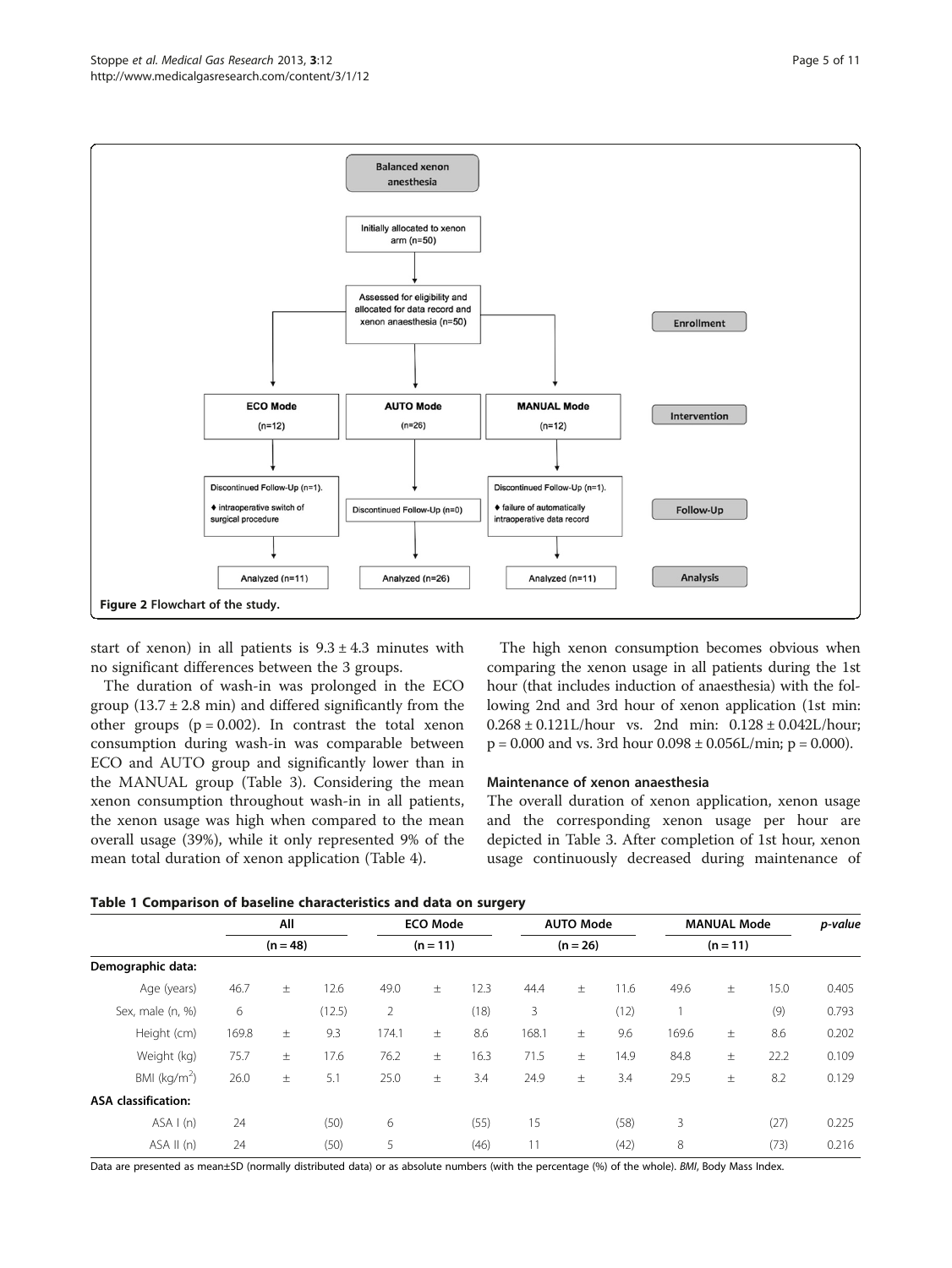## <span id="page-5-0"></span>Table 2 Comparison of surgery related data

|                                             | All<br>$(n = 48)$ |                   |       | <b>ECO Mode</b> |            |       |                | <b>AUTO Mode</b> |       | <b>MANUAL Mode</b> |            |       | p-value |
|---------------------------------------------|-------------------|-------------------|-------|-----------------|------------|-------|----------------|------------------|-------|--------------------|------------|-------|---------|
|                                             |                   |                   |       |                 | $(n = 11)$ |       |                | $(n = 26)$       |       |                    | $(n = 11)$ |       |         |
| Position:                                   |                   |                   |       |                 |            |       |                |                  |       |                    |            |       |         |
| Spine Position (n)                          | 45                |                   | (94)  | 10              |            | (91)  | 24             |                  | (92)  | 11                 |            | (100) | 0.529   |
| Lithothomy (n)                              | 3                 |                   | (6)   | $\mathbf{1}$    |            | (2)   | $\overline{2}$ |                  | (4)   | $\mathbf 0$        |            | (0)   |         |
| Type of peridural anaesthesia:              |                   |                   |       |                 |            |       |                |                  |       |                    |            |       |         |
| Lumbal (n)                                  | $\overline{3}$    |                   | (7)   | $\mathbf{1}$    |            | (14)  | $\overline{2}$ |                  | (8)   | 0                  |            | (0)   | 0.737   |
| Thoracal (n)                                | 13                |                   | (32)  | 3               |            | (7)   | 7              |                  | (17)  | 3                  |            | (7)   |         |
| Type of surgery:                            |                   |                   |       |                 |            |       |                |                  |       |                    |            |       |         |
| Gynaecology (n)                             | 31                |                   | (65)  | 6               |            | (55)  | 19             |                  | (63)  | 6                  |            | (55)  | 0.159   |
| Urology (n)                                 | 17                |                   | (35)  | 6               |            | (55)  | 6              |                  | (23)  | 5                  |            | (46)  |         |
| Intraoperative data:                        |                   |                   |       |                 |            |       |                |                  |       |                    |            |       |         |
| Anaesthesia time (min)                      | 142               | $\pm$             | 44    | 143             | $\pm$      | 32.4  | 135.0          | $\pm$            | 51.0  | 161.2              | $\pm$      | 32.4  | 0.258   |
| Mean remifentanyl consumption (µg/kg/min)   | 0.16              | $\pm$             | 0.07  | 0.14            | $+$        | 0.05  | 0.17           | $\pm$            | 0.07  | 0.17               | $\pm$      | 0.08  | 0.504   |
| Propofol consumption (mg)                   | 214.9             | $\qquad \qquad +$ | 79.4  | 180.0           | $\pm$      | 71.8  | 221.3          | $\pm$            | 64.3  | 235.9              | $\pm$      | 108   | 0.222   |
| Rocuronium consumption (mg)                 | 39.2              | $\pm$             | 9.1   | 39.0            | $\pm$      | 10.9  | 39.0           | $\pm$            | 9.2   | 40.2               | $\pm$      | 7.7   | 0.933   |
| Postoperative data:                         |                   |                   |       |                 |            |       |                |                  |       |                    |            |       |         |
| Postoperative use of piritramid (mq)        | 12.2              | 土                 | 7.7   | 10.5            | $\pm$      | 7.2   | 14.0           | $\pm$            | 7.8   | 8.2                | $\pm$      | 6.6   | 0.152   |
| PACU time (min)                             | 86.8              | $\qquad \qquad +$ | 48.5  | 79.1            | $^{+}$     | 37.9  | 91.9           | $\pm$            | 57.9  | 82.0               | $^{+}$     | 31.1  | 0.726   |
| <b>Brice questionnaire:</b>                 |                   |                   |       |                 |            |       |                |                  |       |                    |            |       |         |
| 2 h post-anaesthesia (n) (awareness/dreams) | 0/3               |                   | (0/6) | 0/1             |            | (0/9) | 0/1            |                  | (0/4) | 0/1                |            | (0/9) | 0.756   |
| 12 h post-anaesthesia (n) (awareness/dreams | 0/1               |                   | (0/2) | 0/0             |            | (0/0) | 0/1            |                  | (0/4) | 0/0                |            | (0/0) | 0.649   |

Data are presented as mean±SD (normally distributed data) or as absolute numbers (with the percentage (%) of the whole group). PACU, post-anaesthesia care unit.

## Table 3 Comparison of ideal group that obtained same mode during wash-in and maintenance

|                                            |       | Full-ECO mode |                    | Full-AUTO mode | p-value |       |       |
|--------------------------------------------|-------|---------------|--------------------|----------------|---------|-------|-------|
|                                            |       | $(n = 4)$     |                    |                |         |       |       |
| Xenon wash-in phase:                       |       |               |                    |                |         |       |       |
| Duration of Wash-in (min)                  | 16.8  | $\pm$         | $1.0^{55}$         | 11.3           | $\pm$   | 1.3   | 0.000 |
| Total xenon consumption (I)                | 7.8   | $\pm$         | $0.5^{\$}\$        | 9.6            | $\pm$   | 0.9   | 0.010 |
| Maintenance of anaesthesia:                |       |               |                    |                |         |       |       |
| Time of maintenance (min)                  | 128.5 | $\pm$         | 10.7               | 138.3          | $\pm$   | 9.2   | 0.217 |
| Total xenon consumption (I)                | 12.0  | $\pm$         | $3.6^{5}$          | 18.2           | $\pm$   | 3.1   | 0.041 |
| Mean consumption (I/hour)                  | 5.5   | $\pm$         | $1.4^{6}$          | 7.8            | $\pm$   | 0.9   | 0.034 |
| Mean FiO <sub>2</sub> concentration (Vol%) | 34.8  | $\pm$         | 0.8                | 33.1           | $\pm$   | 1.5   | 0.092 |
| Mean Expiratory Xe concentr. (Vol%)        | 54.3  | $\pm$         | $1.4^{55}$         | 60             | $\pm$   | 1.3   | 0.001 |
| Overall xenon consumption:                 |       |               |                    |                |         |       |       |
| Xenon usage 1st hour (I/min)               | 0.181 | $\pm$         | 0.021 <sup>6</sup> | 0.256          | $\pm$   | 0.025 | 0.018 |
| Xenon usage 2nd hour (I/min)               | 0.115 | $\pm$         | 0.034              | 0.141          | $\pm$   | 0.012 | 0.198 |
| Xenon usage 3rd hour (I/min)               | 0.078 | $\pm$         | 0.018              | 0.128          | $\pm$   | 0.025 | 0.290 |
| Time of xenon application (min)            | 145   | $\pm$         | 10.5               | 149.5          | $\pm$   | 8.3   | 0.217 |
| Mean xenon consumption (I/hour)            | 8.2   | $\pm$         | $1.3^{55}$         | 11.1           | $\pm$   | 0.5   | 0.041 |
| Total xenon consumption (I)                | 19.8  | 土             | $3.8^{55}$         | 27.8           | $\pm$   | 2.4   | 0.037 |

Data are presented as as mean±SD (normally distributed data). Bold italic P-values indicate significant difference between the groups (p < 0.05),  $\S(5) = p < 0.05$ (0.01) vs. Full-AUTO mode.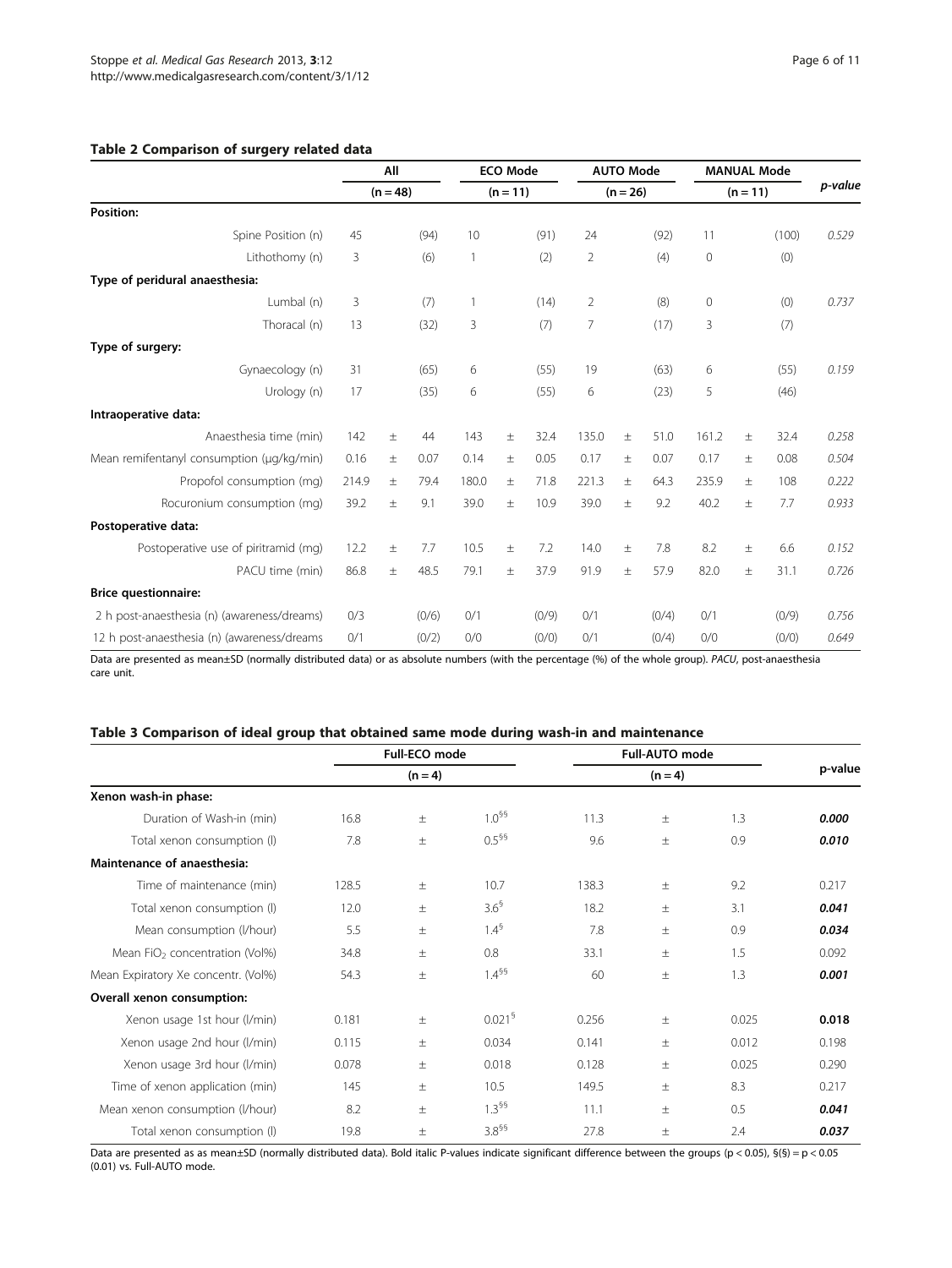<span id="page-6-0"></span>

anaesthesia in all patients. While application time of xenon was comparable between the groups, total xenon consumption during maintenance showed a tendency of being lowest in the ECO group  $(p = 0.172)$ , becoming significant when comparing the hourly xenon usage  $(p = 0.049)$ . Comparison of hourly xenon usage during 1st, 2nd and 3rd hour between the groups revealed a lowest xenon usage in the ECO group that significantly differed from MANUAL group (1st hour) and from AUTO group (2nd and 3rd hour of maintenance) (Table [4\)](#page-7-0). Accordingly the overall xenon consumption was lowest in the ECO group throughout xenon application and showed a significant difference to the MAN-UAL group. Likewise the mean expiratory xenon concentration in the ECO group was significantly reduced in comparison to AUTO and MANUAL group  $(55.9 \pm 2.4 \text{vol})\%$  (ECO) vs.  $59.7 \pm 2.7 \text{vol}\%$  (AUTO) vs.  $57.0 \pm 2.5$ vol% (MANUAL)); p = 0.000). Interestingly data for either mean xenon concentration, xenon usage per hour or mean xenon consumption showed reduced standard deviation compared to the AUTO or

MANUAL group reflecting the well-standardized procedure of ECO mode (Table [4\)](#page-7-0).

#### Learning curve

Figure [4](#page-7-0) illustrates the learning curve that has been recorded between February 2009 to November 2010 in 48 patients. The linear graphic represents the evolution of xenon consumption and shows a visual tendency towards reduction of gas consumption. Within two years we observed a decrease in xenon consumption of −4.6 L in overall quantity per anaesthesia and of −3.9 L per hour.

Present learning curve has been constantly developed by self-implication and self-dedication of the anaesthesiology stuff with no particular training or specific refreshing courses since the initial training provided in 2008.

#### Overall xenon consumption

The total xenon consumption in 48 patients was 1170 L that nearly equals to the volume of one LENOXe B10 cylinder. The overall xenon consumption corresponds to about 101 hours of anaesthesia (mean duration: 2 hours)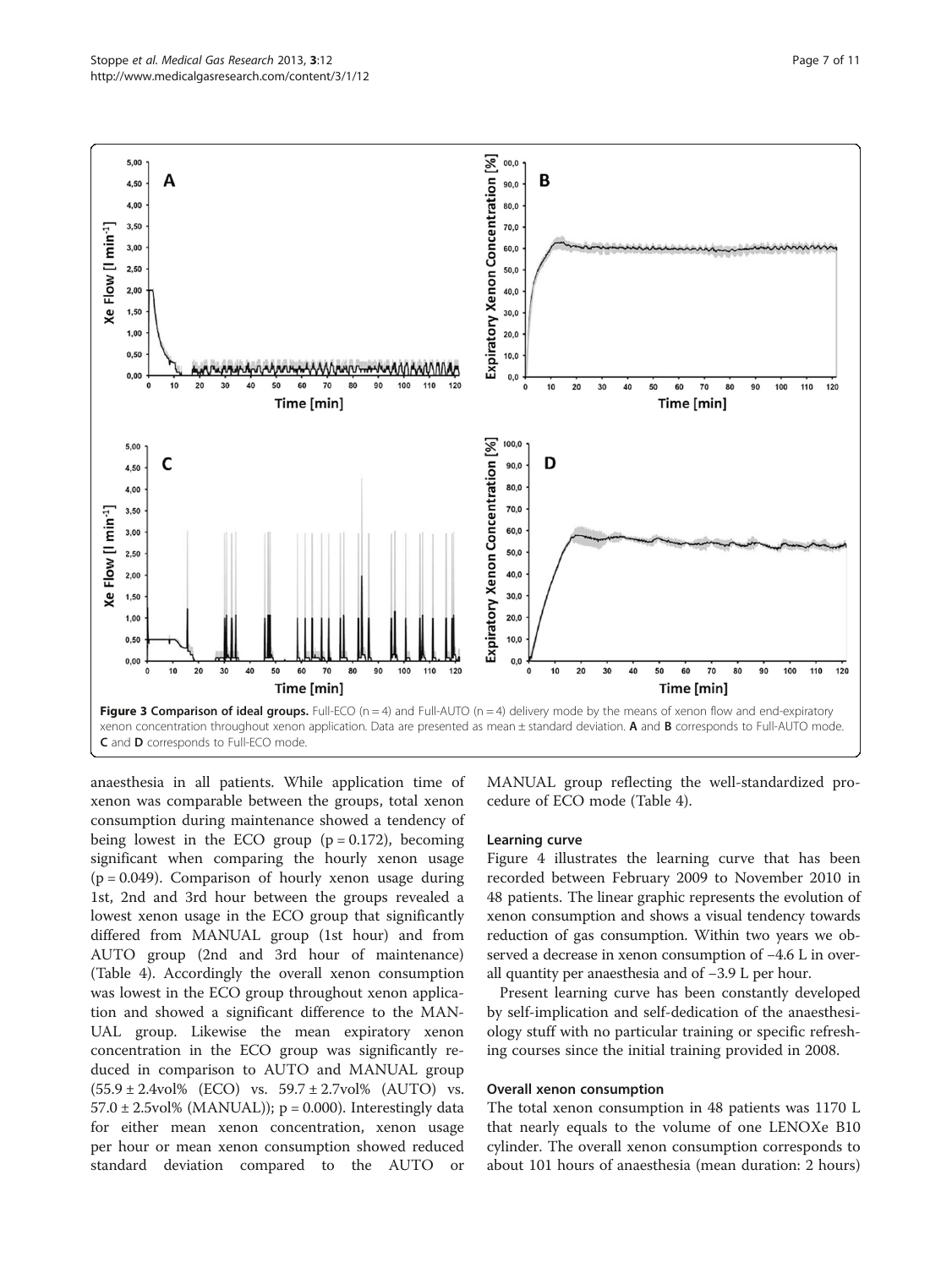|                                            |            | <b>ECO Mode</b><br>All |       |            |          |       | <b>AUTO Mode</b> | <b>MANUAL Mode</b> | p-value               |            |                   |                      |       |
|--------------------------------------------|------------|------------------------|-------|------------|----------|-------|------------------|--------------------|-----------------------|------------|-------------------|----------------------|-------|
|                                            | $(n = 48)$ |                        |       | $(n = 11)$ |          |       | $(n = 26)$       |                    |                       | $(n = 11)$ |                   |                      |       |
| Xenon wash-in phase:                       |            |                        |       |            |          |       |                  |                    |                       |            |                   |                      |       |
| Duration of wash-in (min)                  | 11.5       | $\pm$                  | 2.7   | 13.7       | $\pm$    | 2.8   | 11.0             | $\pm$              | $1.7^{5}$             | 10.2       | $\pm$             | $3.2^{66}$           | 0.002 |
| Denitrogenation (min)                      | 9.3        | $\pm$                  | 4.3   | 8.1        | $_{\pm}$ | 4.7   | 9.6              | $\pm$              | 3.4                   | 9.9        | $\pm$             | 5.8                  | 0.556 |
| Total xenon consumption (I)                | 9.4        | $\pm$                  | 2.1   | 8.6        | $\pm$    | 0.9   | 8.9              | $\pm$              | 0.9                   | 11.1       | $^{+}$            | $3.7*^{55}$          | 0.005 |
| Maintenance of anaesthesia:                |            |                        |       |            |          |       |                  |                    |                       |            |                   |                      |       |
| Time of maintenance (min)                  | 115        | 土                      | 44    | 111        | $_{\pm}$ | 30    | 113              | $\pm$              | 53                    | 123        | Ŧ                 | 30                   | 0.781 |
| Total xenon consumption (I)                | 15.0       | $\pm$                  | 11.1  | 9.9        | $\pm$    | 3.6   | 15.7             | $\pm$              | 11.9                  | 18.5       | $\pm$             | 12.8                 | 0.172 |
| Mean xenon usage (I/hour)                  | 7.5        | $\pm$                  | 3.6   | 5.2        | $_{\pm}$ | 1.1   | 7.8              | $\pm$              | $2.6^{5}$             | 8.9        | $\pm$             | 6.0 <sup>5</sup>     | 0.049 |
| Mean FiO <sub>2</sub> concentration (Vol%) | 34.6       | $\pm$                  | 2.6   | 34.9       | $\pm$    | 1.4   | 33.8             | $\pm$              | 2.6                   | 36.2       | $\qquad \qquad +$ | $2.7*$               | 0.029 |
| Mean expiratory xenon concentration        | 58.2       | $\pm$                  | 3.0   | 55.9       | $\pm$    | 2.4   | 59.7             | $\pm$              | $2.7^{55}$            | 57.0       | Ŧ                 | $2.5*$               | 0.000 |
| Overall xenon consumption:                 |            |                        |       |            |          |       |                  |                    |                       |            |                   |                      |       |
| Time of <b>anaesthesia</b> (min)           | 142.8      | $\pm$                  | 44.1  | 142.6      | $\pm$    | 32.4  | 135.0            | $\pm$              | 51.0                  | 161.3      | $\pm$             | 32.4                 | 0.258 |
| Time of xenon application (min)            | 126        | $\pm$                  | 44    | 125        | $\pm$    | 32    | 124              | $\pm$              | 53                    | 133        | $\pm$             | 30                   | 0.842 |
| Xenon usage 1st hour (I/min)               | 0.268      | $\pm$                  | 0.121 | 0.205      | $\pm$    | 0.030 | 0.263            | $\pm$              | 0.082                 | 0.347      | $\pm$             | $0.202$ <sup>§</sup> | 0.020 |
| Xenon usage 2nd hour (I/min)               | 0.128      | $\pm$                  | 0.042 | 0.098      | $\pm$    | 0.030 | 0.143            | $\pm$              | $0.042$ <sup>\$</sup> | 0.115      | Ŧ.                | 0.035                | 0.007 |
| Xenon usage 3rd hour (I/min)               | 0.098      | $\pm$                  | 0.056 | 0.080      | $\pm$    | 0.043 | 0.112            | $\pm$              | 0.050 <sup>9</sup>    | 0.085      | $\pm$             | 0.077                | 0.042 |
| Mean xenon consumption (I/hour)            | 11.9       | 土                      | 4.0   | 9.2        | $_{\pm}$ | 1.9   | 12.5             | $\pm$              | 2.6                   | 13.4       | $\pm$             | $6.7^{\frac{6}{5}}$  | 0.031 |
| Total xenon consumption (I)                | 24.4       | $^{+}$                 | 11.4  | 18.5       | $\pm$    | 3.7   | 24.7             | $\pm$              | 11.5                  | 29.6       | $^{+}$            | $14.3^{5}$           | 0.033 |

## <span id="page-7-0"></span>Table 4 Intraoperative data on xenon consumption during wash-in, maintenance and overall consumption

Data are presented as mean ± SD (normally distributed data). Bold italic P-values indicate significant difference between the groups (p > 0.05),  $\S(5) = p < 0.05(0.01)$ vs. ECO, \*(\*) = p < 0.05(0.01) vs. AUTO.

that can be subdivided into 54 hours in AUTO Mode, 24 hours MANUAL Mode and 23 hours in ECO Mode.

## Discussion

The results of the present study showed that for the same depth and duration of anaesthesia xenon consumption can effectively be reduced by using the xenon delivery mode ECO of Felix Dual respirator during general surgery.

Today an increasing body of evidence indicates the numerous favourable effects since the introduction of xenon in clinical practice in 1990 [\[18\]](#page-9-0). While high costs and restricted availability still limit the introduction and general use of xenon into clinical practice, various promising technical advances were investigated for an effective reduction of xenon waste. [[15](#page-9-0), [19,](#page-9-0) [20\]](#page-10-0). In view of low patient uptake of xenon (about 2.5-4l/h), closed-circuit respirators have been developed and adapted in the past decade in order to provide an economical xenon delivery [[21](#page-10-0)].

Since 2007–2008 (depending on countries), the commercially available closed-circuit respirator Felix Dual

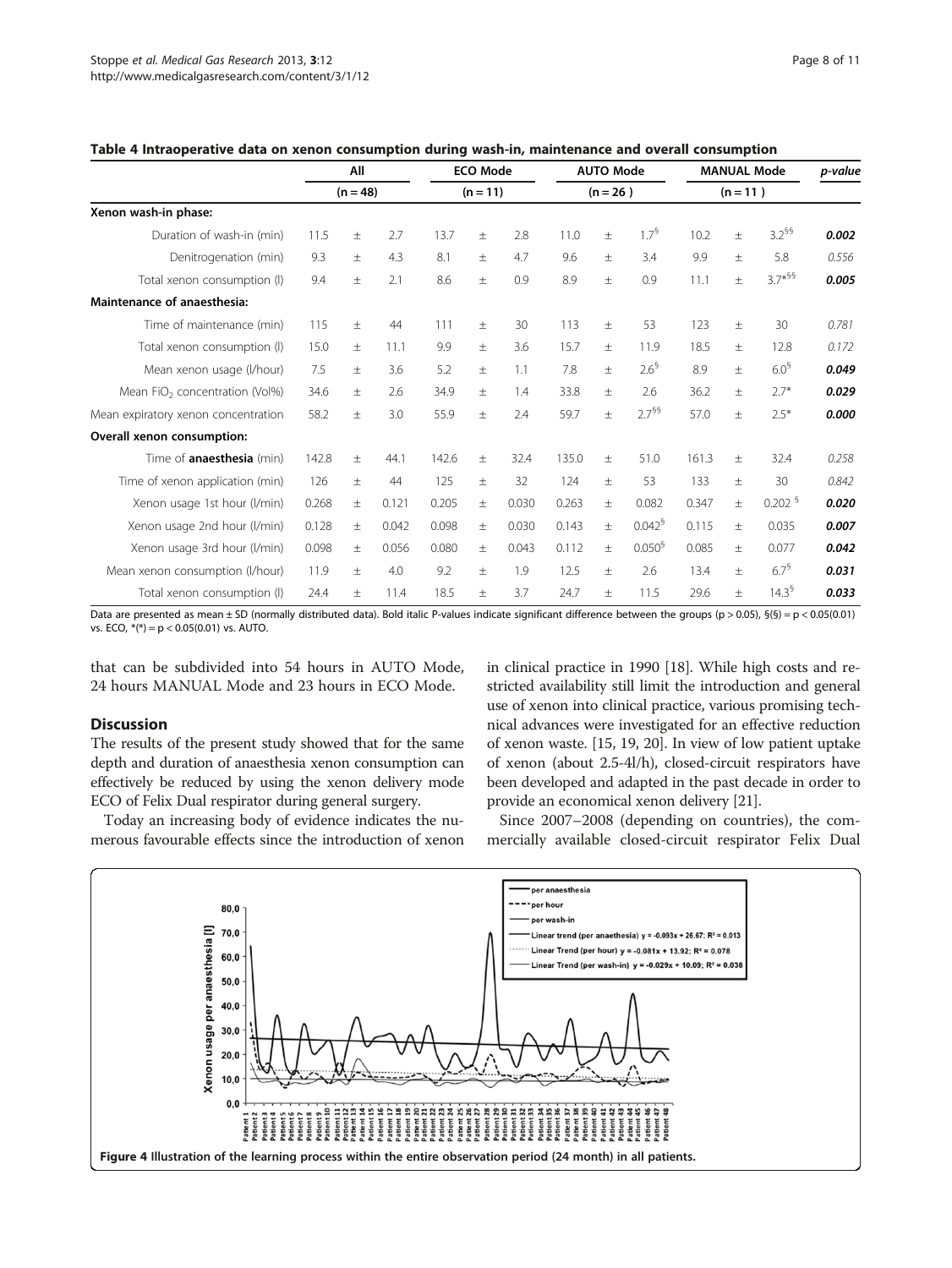belongs to the few systems that are capable to provide xenon anaesthesia in the clinical practice. Today Felix Dual is distinguished by a limited but real clinical use in the daily practice as well as in completed or currently running large multicentre studies investigating the effect of xenon on outcome of patients [clinicaltrails.gov identifier: NCT00919126 (HERACLITE), NCT01199276 (HIPELD), NCT01120405 (CARVASAXe), NCT012941 63 (ON-PUMP CABG), NCT01167803 (OBESE PHRC), NCT01262729 (Xenon-MTH-study), NCT01285271 (CARDIAX)]. Although increasing experimental and clinical evidence promotes the use of balanced xenon anaesthesia in various clinical settings, data about technical progress or xenon sparing effects of xenon respirators are still sparse.

Felix Dual offers encouraging technical innovations more precisely an automated AUTO and ECO xenon delivery mode aiming to reduce an excessive waste of xenon. Therefore we investigated and compared the present delivery modes with the not-automated MAN-UAL mode in order to reveal any potentially sparing strategies. Since use of the 3 delivery modes were not standardized and left to the discretion of performing anaesthesiologist, we classified the enrolled patients according to their delivery mode during maintenance for final analysis. However, we identified two groups of patients that received either full ECO or AUTO mode for wash-in and maintenance and compared the major characteristics. Herein the comparison of xenon during washin and maintenance as well as the xenon usage per hour indicated a significantly reduced xenon consumption in the ECO application mode. In addition the mean end-expiratory xenon concentration was significantly decreased in the Full-ECO group and together with xenon flow did not show major changes (low standard deviation) during the duration, indicating the robust delivery process.

Previous studies repeatedly demonstrated that consumption and/or waste of xenon was remarkably elevated within the wash-in period aiming to remove accumulated nitrogen and accelerate time to target concentration of xenon [\[15](#page-9-0), [22](#page-10-0)]. It`s important to note that a significant and irreducible part of xenon used during wash-in corresponds to the xenon volume needed to saturate the fast compartment of the patient`s body (several litres of xenon) as well as to saturate the respirator internal volume and tubes (estimated to 3l xenon). While xenon anaesthesia needs to target approximately 60% expiratory concentration with inspiratory  $O_2$  content not lower than 30%, adequate denitrogenation of patients is basically important to eliminate as much as possible nitrogen that is trapped in the body. However, time of preoxygenation (before intubation) and denitrogenation (after intubation) was comparable between the groups. While use of high-flow is frequently necessary during

wash-in period, previous studies already supposed induction period to offer most potential to reduce waste of xenon [[15,](#page-9-0) [22\]](#page-10-0).

Recent findings are in line with our findings and total xenon consumption of all patients was apparently highest during wash-in and 1st hour of xenon anaesthesia, when compared to maintenance. Xenon usage significantly decreased throughout further application. Considering the xenon usage within the separated application groups showed that xenon consumption within the 1st hour was lowest in the ECO group. This mode was specially designed to inject xenon at an appropriate low flow that corresponds to xenon and  $O<sub>2</sub>$  patient uptake. Furthermore the ECO mode provided the lowest xenon application during maintenance of anaesthesia resulting in a most reduced total xenon consumption, which is independent from duration of application. Accordingly, the patients in the ECO group exhibited lowest overall xenon consumption throughout the entire xenon application period, which significantly differed to the notstandardized and not-automated MANUAL mode.

Interestingly we observed a significantly reduced expiratory xenon concentration in ECO mode (in comparison to AUTO and MANUAL mode) that might further indicate a xenon sparing effect. Despite these promising sparing effects of ECO mode, the reduced xenon flow might pose a serious challenge when fast adaption of expiratory xenon concentration is needed to maintain an adequate anaesthetic depth. However, the recorded BIS values in al patients were within the recommended reference range and did not reveal any signs of major variation. Likewise postoperative evaluation of intraoperative awareness by the means of Brice questionnaire were negative [\[17](#page-9-0)].

In view of a significant reduced usage of xenon in the ECO mode, which was most pronounced in the full ECO group, this delivery mode may provide a promising strategy for an effective costs reduction per anaesthesia. Assuming a price of more or less 20  $\epsilon$  for 1L xenon (frequently announced on congresses for LENOXe anaesthesia licensed xenon, Air Liquide, France) we calculated a cost reduction from 592  $\epsilon$  to 370  $\epsilon$  when compared to the not-automated MANUAL mode. Given the presented learning curve, showing a constant decrease of the overall and hourly xenon consumption, these findings might as well indicate a promising approach for effective cost reduction. Since this development based alone on the experience of involved anaesthesiologists, it remains speculative, if an additional training or periodic refreshing courses would have further improved the performance of the anaesthesiologists team.

Of note, while conducting this observational study, further improvements have been integrated in Felix Dual and a new software upgrade is available since 2011,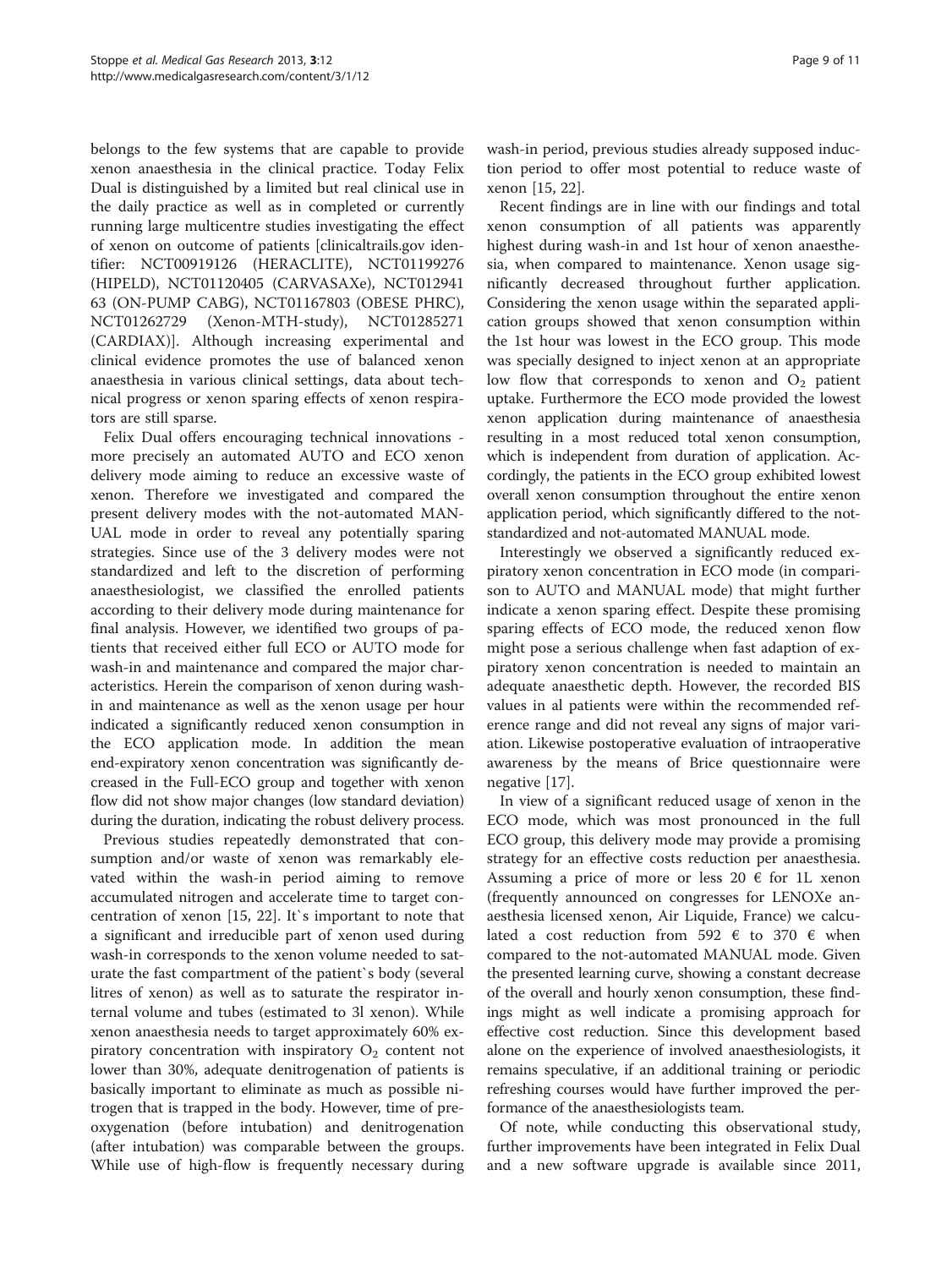<span id="page-9-0"></span>which aims to further reduce xenon consumption in ECO mode and to improve the precision of AUTO mode. Therefore present results could even be reinforced by the new software version of Felix Dual. However, further studies would be needed to evaluate current progress in xenon reduction.

We have to acknowledge that previous studies already demonstrated less xenon consumption throughout induction and maintenance of anaesthesia [15]. The reasons for that might be due to the single use of xenon as hypnotic agent without additional use of propofol. Likewise the target concentration of previous studies was less than the chosen concentration in the present study.

The present results have to be viewed in the light of a limited retrospective, observational study. Therefore we acknowledge that allocation of patients into ECO, AUTO and MANUAL groups was left to the discretion of performing physician and was not randomized. Furthermore sample size of patients might not be adequately powered and therefore present results have to be interpreted cautiously and viewed as only hypothesis generating. However, the present findings indicate a promising approach for an effective reduction of xenon waste during general anaesthesia. Further studies in larger patient population are needed to investigate this promising approach and encourage further technical developments that might render xenon`s further introduction into clinical use.

In conclusion, the closed-circuit respirator Felix dual offers a promising approach to effectively control xenon consumption in patients undergoing general surgery. The delivery mode ECO showed lowest usage of xenon that was independent from duration of xenon application or applied mean xenon dosage. In comparison to not-automated application by the means of MANUAL mode, the use of ECO mode resulted in about 40% reduction of xenon consumption throughout entire xenon anaesthesia.

#### Competing interests

MC and RR received lecture and consultant fees from Air Liquide Santé International, a company interested in developing clinical applications for medical gases, including xenon. For the remaining authors no competing interests exist.

#### Authors' contributions

CS, AR and MCo were equally involved in the development, performance, analysis and together with RR and SR wrote the manuscript. AF, GS, AS, MCz, CB carried out the data acquisition and analysed the preliminary data. The corresponding author takes responsibility for the integrity and the accuracy of the data analysis and had final responsibility for the decision to submit for publication. CD, as an engineer who, in his former position in Air Liquide Medical Systems, developed with his team the Felix Dual ventilator, was mainly involved in processing raw data that have been recovered from Felix Dual as well as in providing needed technical information on Felix Dual concept and use principles. All authors read and approved the final manuscript.

#### Acknowledgement

Financial support and sponsorship: The basis study was supported and conducted under the auspices of the Department of Anaesthesiology, RWTH Aachen University Hospital and Air Liquide Santé́ International.

#### Author details

<sup>1</sup>Department of Anaesthesiology, University Hospital, RWTH Aachen, Aachen, Germany. <sup>2</sup> Department of Intensive Care Medicine, University Hospital, RWTH Aachen, Aachen, Germany. <sup>3</sup>Department of Anaesthesiology, University Hospitals Gasthuisberg, KU Leuven, Leuven, Belgium. <sup>4</sup>Air Liquide Santé International, 1 chemin de la Porte des Loges, Les Loges en Josas 78354, France.

#### Received: 16 April 2013 Accepted: 6 June 2013 Published: 11 June 2013

#### References

- Goto T, Hanne P, Ishiguro Y, Ichinose F, Niimi Y, Morita S: Cardiovascular effects of xenon and nitrous oxide in patients during fentanylmidazolam anaesthesia. Anaesthesia 2004, 59:1178–1183.
- 2. Weber NC, Frässdorf J, Ratajczak C, et al: Xenon induces late cardiac preconditioning in vivo: a role for cyclooxygenase 2? Anesth Analg 2008, 107:1807–1813.
- 3. Wappler F, Rossaint R, Baumert J, et al: Multicenter randomized comparison of xenon and isoflurane on left ventricular function in patients undergoing elective surgery. Anesthesiology 2007, 106:463–471.
- 4. Coburn M, Kunitz O, Baumert J-H, et al: Randomized controlled trial of the haemodynamic and recovery effects of xenon or propofol anaesthesia. Br J Anaesth 2005, 94:198–202.
- 5. Stoppe C, Fahlenkamp AV, Rex S, et al: Feasibility and safety of xenon compared with sevoflurane anaesthesia in coronary surgical patients: a randomized controlled pilot study. Br J Anaesth 2013. Epub ahead of print.
- 6. Rossaint R, Reyle-Hahn M, Schulte Am Esch J, et al: Multicenter randomized comparison of the efficacy and safety of xenon and isoflurane in patients undergoing elective surgery. Anesthesiology 2003, 98:6-13.
- 7. Rex S, Meyer PT, Baumert J-H, et al: Positron emission tomography study of regional cerebral blood flow and flow-metabolism coupling during general anaesthesia with xenon in humans. Br J Anaesth 2008, 100:667–675.
- 8. Rex S, Schaefer W, Meyer PH, et al: Positron emission tomography study of regional cerebral metabolism during general anesthesia with xenon in humans. Anesthesiology 2006, 105:936–943.
- 9. Olney JW, Labruyere J, Wang G, Wozniak DF, Price MT, Sesma MA: NMDA antagonist neurotoxicity: mechanism and prevention. Science 1991, 254:1515–1518.
- 10. Olney JW, Labruyere J, Price MT: Pathological changes induced in cerebrocortical neurons by phencyclidine and related drugs. Science 1989, 244:1360–1362.
- 11. Cremer J, Stoppe C, Fahlenkamp AV, et al: Early cognitive function, recovery and well-being after sevoflurane and xenon anaesthesia in the elderly: a double-blinded randomized controlled trial. Med Gas Res 2011, 1:9.
- 12. Burov NE, Molchanov IV, Potapov VN, Nikolaev LL: Perspective in the development and supply of equipment for xenon anesthesia. Med Tekh 2005, 6:13–18.
- 13. Lynch C, Baum J, Tenbrinck R: Xenon anesthesia. Anesthesiology 2000, 92:865–868.
- 14. Luttropp HH, Thomasson R, Dahm S, Persson J, Werner O: Clinical experience with minimal flow xenon anesthesia. Acta Anaesthesiol Scand 1994, 38:121–125.
- 15. Rawat S, Dingley J: Closed-circuit xenon delivery using a standard anesthesia workstation. Anesth Analg 2010, 110:101–109.
- 16. Stoppe C, Peters D, Fahlenkamp AV, et al: aepEX monitor for the measurement of hypnotic depth in patients undergoing balanced xenon anaesthesia. Br J Anaesth 2012, 108:80–88.
- 17. Brice DD, Hetherington RR, Utting JE: A simple study of awareness and dreaming during anaesthesia. Br J Anaesth 1970, 42:535–542.
- 18. Lachmann B, Armbruster S, Schairer W, et al: Safety and efficacy of xenon in routine use as an inhalational anaesthetic. Lancet 1990, 335:1413–1415.
- 19. Roehl AB, Goetzenich A, Rossaint R, Zoremba N, Hein M: A practical rule for optimal flows for xenon anaesthesia in a semi-closed anaesthesia circuit. Eur J Anaesthesiol 2010, 27:660–665.